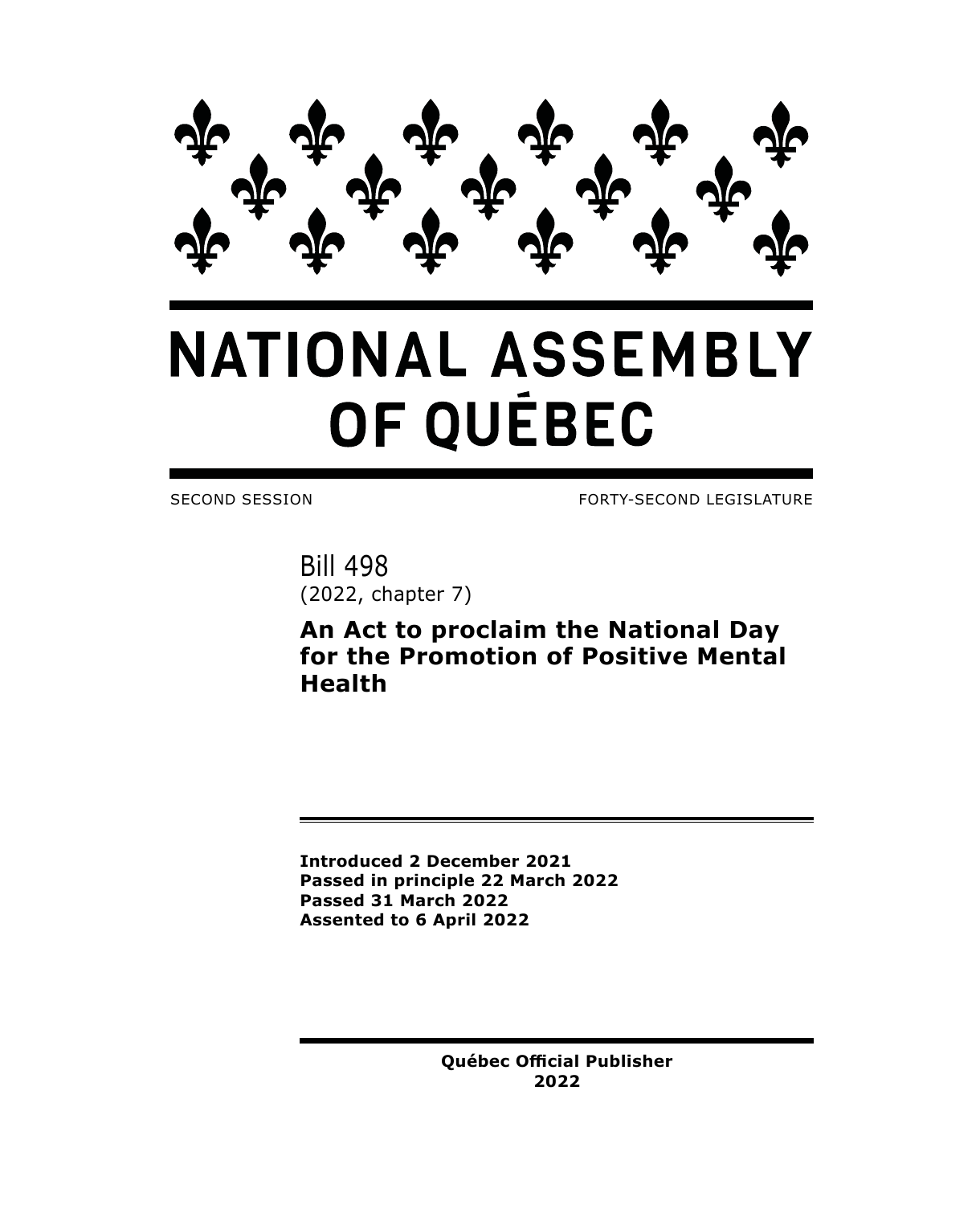## **EXPLANATORY NOTES**

*The object of this Act is to proclaim 13 March of each year National Day for the Promotion of Positive Mental Health.*